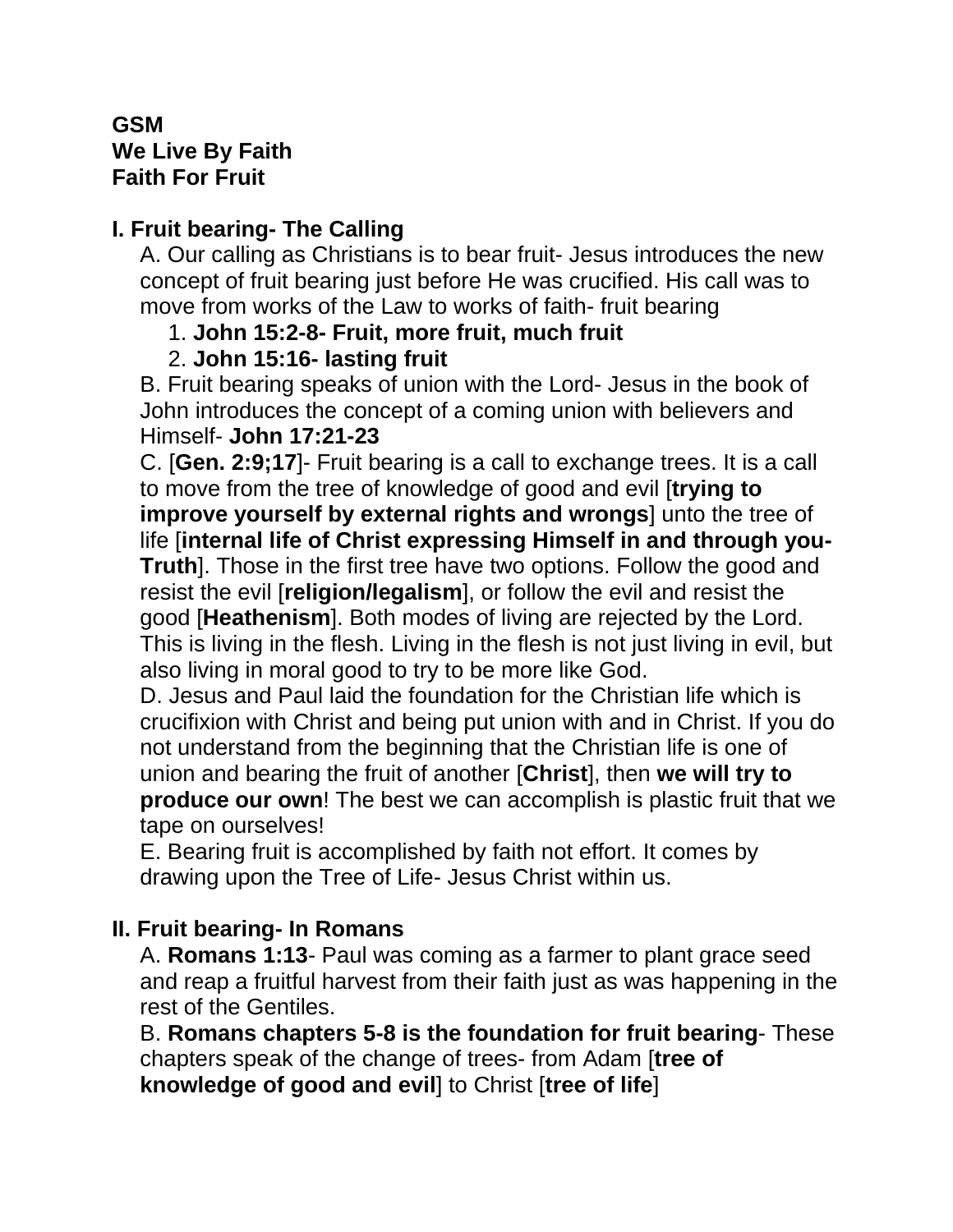# 1. **Romans 6:6-7- The foundation to fruit bearing**

2. Jesus became man- spirit, soul, and body to be our complete representative. He died as our representative and took our sin and death in His human spirit, soul, and body. His death was our death 3. This death freed us from the principle of sin that held dominion over us because of Adam. All that was in Adam [including us] did in the last Adam. **Joshua 3:15-16**- When the ark [type of Christ] hit the Jordan [type of death] then the waters were heaped up as far back as the city of Adam. This is a picture of Christ dying to all that was in and from Adam.

#### 4. **2 Cor. 5:14**- All died in Christ

5. **Our old man**- what we inherited from Adam died with Christ- our old spirit, soul, and body died when Jesus' human spirit, soul, and body died. However, this happened in person of Christ. Christ is in the Spirit realm. Therefore the only part of us that has been fully redeemed is our spirit. Our soul and body part of who we used to be is not redeemed at salvation because they are not in the spirit realm. We experience freedom from sin and over the flesh by faith in the finished work of the cross.

6. We reckon ourselves having died to sin and reckon ourselves alive in Christ- **Romans 6:11**

7. **Romans 8:11**- The Spirit will execute the death sentence upon the flesh and bring forth the resurrection life of Jesus in us- this is fruit bearing.

8. Sin did not die, we died to sin. Instead of removing sin from us, He removed us. We then were transplanted into Christ and now can bear His fruit.

9. If we are ignorant of what took place at the cross we will be left to self-improvement. Christians learn new principles but are processing them through the tree of knowledge of good and evilthey are trying to be more like God by what they do and don't do. They use prayer, study of the Word, faith [as they know it], and all the other things they learn to help them improve themselves to be more like God or godly.

10. Changing our behavior could never fix our problem. Our problem was much deeper than what we did, it went as deep to who we were in our nature. To fix the problem we had to die! God did this for us in Christ at the cross.